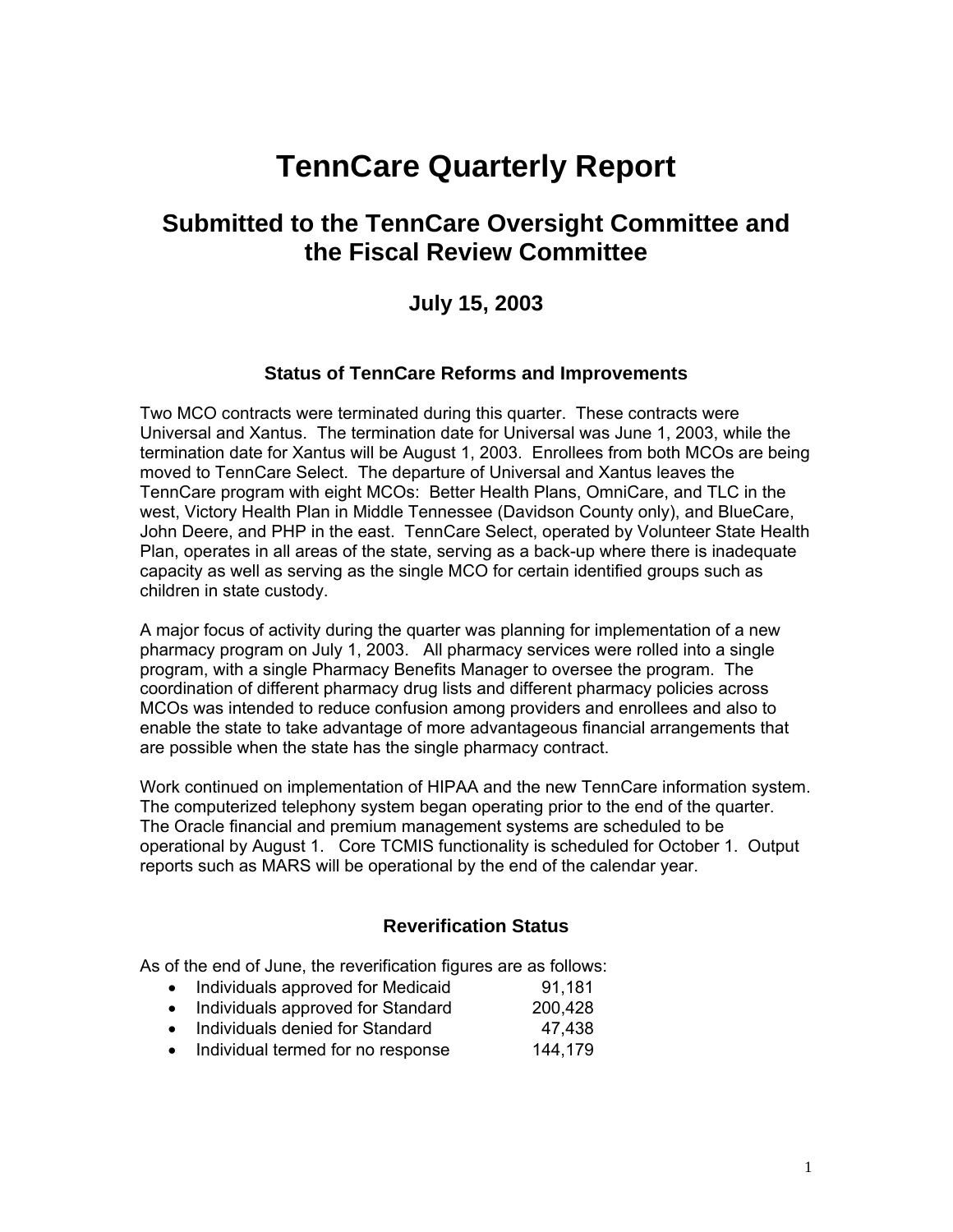#### **Status of Filling Top Leadership Positions in the Bureau**

Three key appointments were made during this quarter. David O. Hollis, MD, formerly the Vice President and Senior Medical Director for CIGNA HealthCare of Tennessee, began work as the Medical Director for TennCare. Tracy Purcell, former Deputy Commissioner of the Department of Human Services, was named the Interdepartmental Coordinator for TennCare. David Schuster, formerly a consultant and administrator with the Nashville Career Advancement Center, was appointed to coordinate implementation issues with the new TennCare Information System.

#### **Number of Recipients on TennCare and Costs to the State**

As of the e nd of the q uarter, there were 1,273,732 enrolle es on TennCare: 1,014,192 Medicaid eligibles and 259,540 Uninsureds and Uninsurables. These numbers reflect a decrease of about 65,000 enrollees since April. The proportion of enrollees enrolled in Medicaid and enrolled a s Uninsureds or Uninsurables has changed. There are about 40,000 more enrollees on Medicaid now than there were in April. This is most likely due to the reverification process, whereby people wh o had been enrolled as Uninsureds or Uninsurables were determined to be eligible for Medicaid.

During the second quarter of FY 2003, TennCare spent \$ 1,137,930,524 (net projected drug rebates) for managed care services. These expenditures include d: payments to the managed care organization s, payments to the behavioral health organizat ions, payments to the dental benefits manager, and payments for pharmacy services for the dual eligibles and behavioral health pharmacy carve-outs.

#### **Viability of MCOs in the TennCare Program**

#### **Claims Payment Analysis for Medical Services**

The prompt pay requirements of T.C.A. § 56-32-226(b) mandate that each health maintenance organization and behavioral health organization ensure that 90% of claims for payment for services delivered to a TennCare enrollee are paid within 30 days of the receipt of such claims and 99.5% of all provider claims are processed within 60 days of receipt.

The Tennessee Department of Commerce and Insurance (TDCI) requested data files of all TennCare processed medical claims from TennCare MCOs and BHOs for the month of April 2003. TDCI also requested data files of pended TennCare claims as of April 30, 2003, and a paid claims triangle from April 1, 2002, through April 30, 2003.

TDCI's analyses of these data files indicated that Universal Care of Tennessee was the only TennCare MCO not in compliance with the statute for medical claims payments. Because Universal was not in compliance in April 2003 and because Universal was monitored monthly for compliance under TDCI administrative supervision through May 2003, TDCI requested claims data for May 2003. Universal was not in compliance with the prompt pay statute for May 2003. TDCI suspended claims data analysis for Universal in June 2003 due to the cancellation of Universal's TennCare contract effective June 1, 2003 and TDCI's petition to liquidate Universal.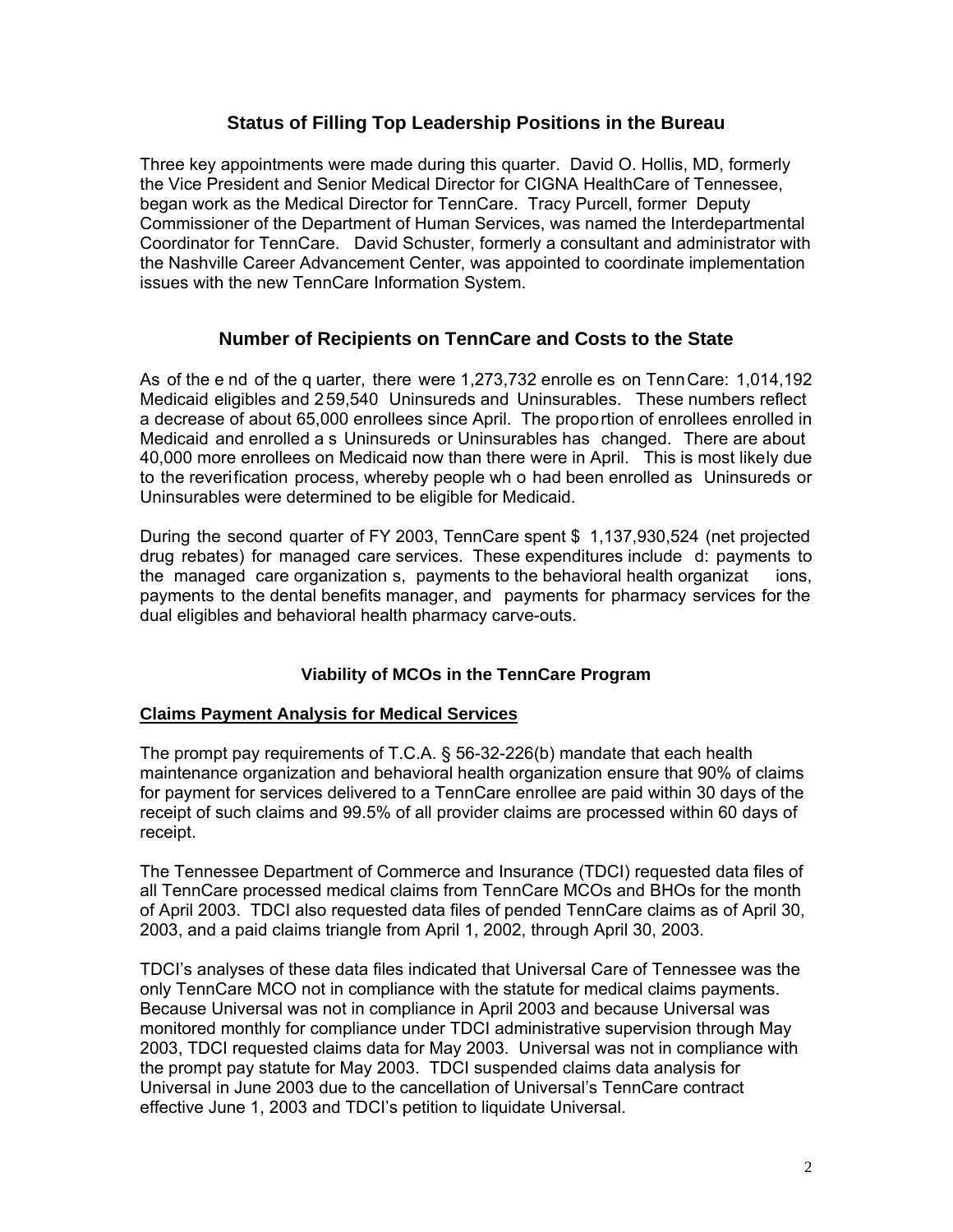The request also included data files of all TennCare processed pharmacy benefits claims from TennCare MCOs and/or subcontracted pharmacy benefits managers (PBMs) for the month of April 2003, data files of pended TennCare pharmacy claims at April 30, 2003, and a paid claims triangle from April 1, 2002, through April 30, 2003. The behavioral health organizations, Premier and Tennessee Behavioral Health, were not part of this analysis because TennCare Partners Program pharmacy benefits are delivered by the TennCare Bureau through its contract with Consultec. The BHOs are not required to provide pharmacy benefits since these benefits are provided directly by the state.

Preferred Health Partnership and Victory Health Plan were not in compliance with prompt pay requirements for April pharmacy claims. Preferred Health Partnership did not submit all of the data required to complete the prompt pay analysis. TDCI has requested that PHP resubmit April data files for pharmacy benefits so that the April analysis can be completed. Victory Health Plan's pharmacy benefits manager has refused to provide claims data files for July 2002, October 2002, January 2003 and April 2003. As a result of this refusal, TDCI has taken an administrative action to assess a penalty of \$30,000 against Victory Health Plan. A settlement to this action is pending signatures.

As part of TDCI's cycle of analyzing claims data for the first month in each quarter, the division will review claims data for all MCOs and BHOs for July 2003.

#### **Net Worth Requirement**

All health maintenance organizations (HMOs) and behavioral health organizations (BHOs) contracted with the State of Tennessee to provide benefits for TennCare and TennCare Partners enrollees were required to file on June 1, 2003, National Association of Insurance Commissioners (NAIC) 2003 first quarter financial statements with the Tennessee Department of Commerce and Insurance, TennCare Division.

Listed below is each MCO's and BHO's net worth requirement compared to net worth reported at March 31, 2003, on the NAIC quarterly financial statement. TDCI has not adjusted the net worth reported on the NAIC quarterly statements. TDCI's calculations for the net worth requirement reflect payments made for the calendar year ending December 31, 2002, including payments made under the "stabilization plan." Universal Care of Tennessee, Xantus, Premier and TBH reported a net worth deficiency.

| <b>MCO/BHO</b>                   | <b>REPORTED</b><br><b>NET WORTH</b> | <b>NET WORTH</b><br><b>REQUIRE-</b><br><b>MENT</b> | <b>Note</b> | <b>EXCESS/</b><br>(DEFICIENT) NET<br><b>WORTH</b> |
|----------------------------------|-------------------------------------|----------------------------------------------------|-------------|---------------------------------------------------|
| <b>Better Health Plans</b>       | 3,602,004                           | 2,956,800                                          | (1)         | 645,204                                           |
| John Deere                       | 73, 133, 737                        | 13,606,149                                         |             | 59,527,588                                        |
| <b>Memphis Managed Care</b>      | 9,554,550                           | 8,952,071                                          |             | 602,479                                           |
| OmniCare                         | 7,061,008                           | 6,527,113                                          |             | 533,895                                           |
| <b>Preferred Health</b>          | 12,763,081                          | 6,883,135                                          |             | 5,879,946                                         |
| <b>Premier Behavioral Health</b> | 1,546,230                           | 7,858,441                                          | (2)         | (6,312,211)                                       |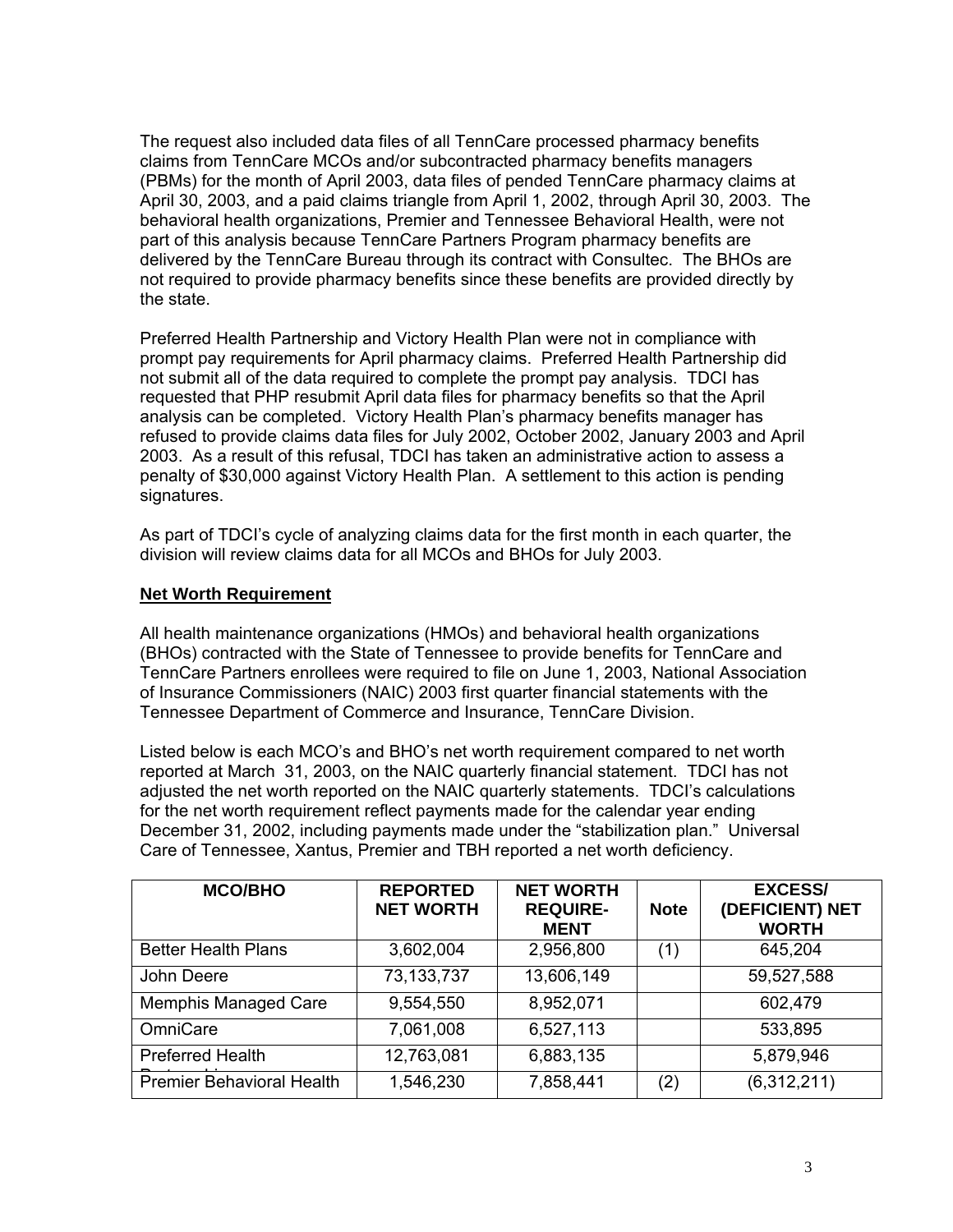| <b>TN Behavioral Health</b>          | 5,316,325      | 6,107,136  | (3) | (790, 811)     |
|--------------------------------------|----------------|------------|-----|----------------|
| Universal                            | 6,451,709      | 7,667,835  | (4) | (1,216,126)    |
| <b>Victory Health Plan</b>           | 5,059,411      | 2,266,571  |     | 2,792,840      |
| Volunteer (BlueCare &<br>$0 - 1 - 1$ | 35,395,121     | 20,347,984 |     | 15,047,137     |
| Xantus                               | (89, 378, 710) | 8,820,978  |     | (98, 199, 688) |

- (1)BHP's net worth requirement is the "enhanced" net worth requirement determined during the RFR process. The net worth requirement has been increased above the statutory minimum based on projected premium revenue. BHP's calculated statutory net worth requirement is \$2,402,400. Because BHP's statutory net worth requirement is less than the enhanced net worth requirement, TDCI will enforce the requirement at the higher level.
- (2)Under the terms of its supervision notice, Premier must maintain a positive net worth until its termination. Premier is also operating on a "no-risk" basis for behavior health expenses with dates of service from January 1, 2003, through December 31, 2003.
- (3)Per the First Amended Agreed Notice of Administrative Supervision, TBH is required to maintain an enhanced net worth \$2 million in excess of statutory requirements. Based on the April 30, 2003, monthly financials, TBH did not meet the enhanced net worth requirement by \$1.1 million. On June 4, 2003, TBH satisfactorily corrected the enhanced net worth deficiency by increasing the capital contribution from Magellan Behavioral Health, Inc., through the forgiveness of \$1.5 million receivables due to Magellan from TBH.
- (4)Universal's reported net worth includes a \$54,436,971 receivable from the TennCare Program which the State of Tennessee disputes. As a result, this receivable is considered non-admitted for the purpose of calculating net worth. Universal's adjusted statutory net worth at March 31,2003, is (\$47,985,262). TDCI filed a petition to liquidate Universal Care of Tennessee, Inc., with the Davidson County Chancery Court on June 5, 2003. Chancellor McCoy granted the petition and the order was signed July 2, 2003.

#### **Financial Issues:**

#### **Xantus Healthplan of Tennessee, Inc. (Xantus)**

#### Current Regulatory Status

Chris Burton has replaced Paula Flowers as a Special Deputy Receiver overseeing the daily operations of Xantus. David Manning continues to hold his title and responsibilities in a limited role as a Special Deputy Receiver.

#### Current Financial Status

Xantus continues to be on a "no-risk" reimbursement for reasonable cost in accordance with the contract amendment between Xantus, the state TennCare Program and the Centers for Medicare and Medicaid Services.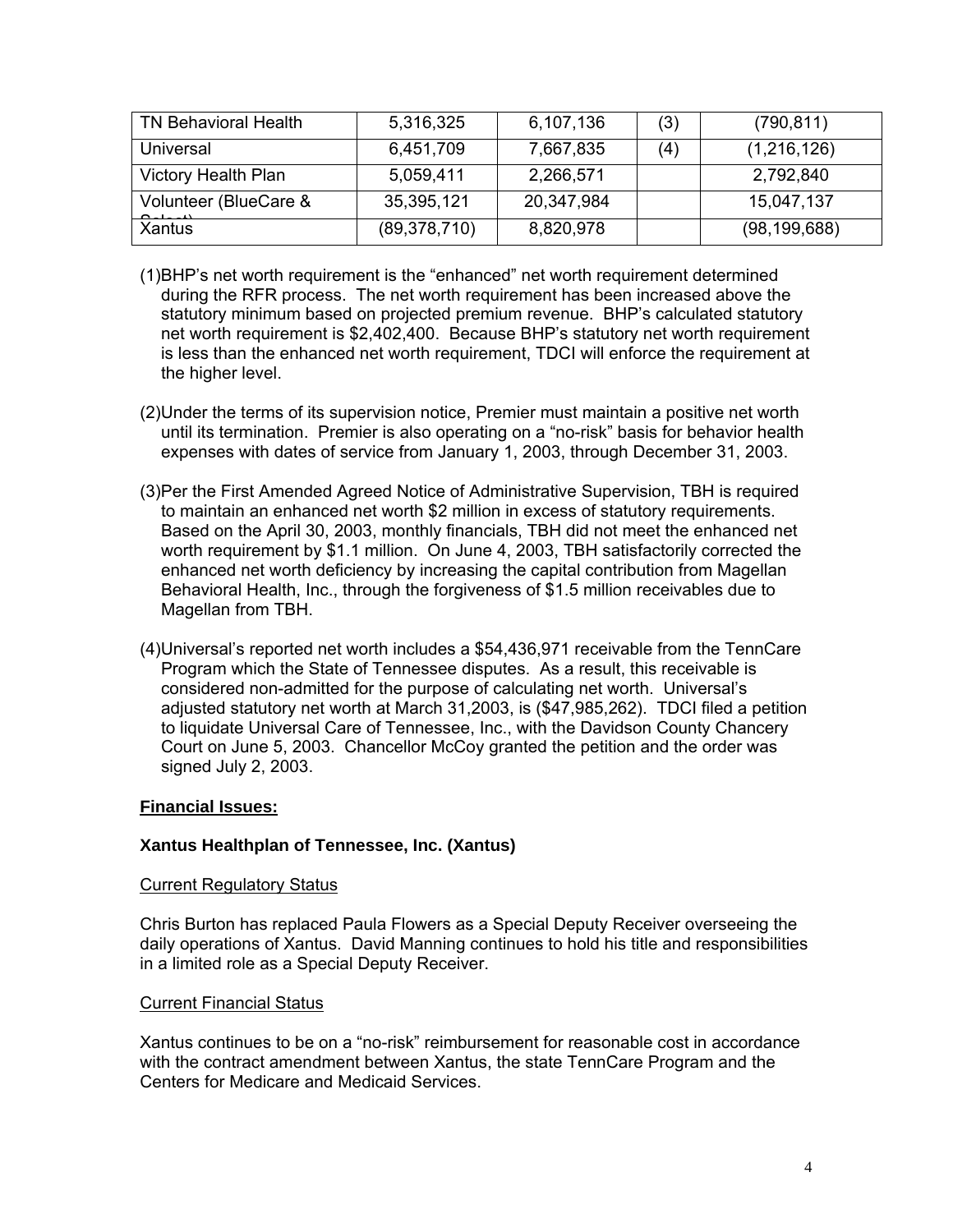Effective July 31, 2003, the TennCare Bureau terminated its contract with Xantus. On June 2, 2003, TDCI filed a petition to liquidate Xantus with the Davidson County Chancery Court. A hearing date has not been set. After July 31, 2003, Amendment 4 to the Contractor Risk Agreement will provide for the TennCare Bureau to fund reasonable and necessary administrative costs for processing claims with dates of service after March 31, 1999, through July 31, 2003 (the "run-out claims").

#### **Access MedPlus (TCCN)**

Because Access MedPlus was unable to cure statutory and contractual financial and claims processing deficiencies, the state terminated its contract with Access MedPlus on October 31, 2001.

On October 18, 2001, the Chancery Court of Davidson County issued an Order of Seizure of TCCN by TDCI to take possession and control of all of the property, books, documents, assets and the premises of TCCN. The Order also set a hearing on TDCI's request for liquidation or rehabilitation of TCCN to be held on November 2, 2001. On October 20, 2001, the TennCare Bureau moved all of TCCN's TennCare enrollment to the TennCare Select plan.

On November 2, 2001, a Liquidation Order for TCCN was entered by the Chancery Court of Davidson County. The order established that all claims must be received by March 1, 2002, at 4:30 p.m., CST. Courtney Pearre, Esq., appointed Supervisor since May 10, 2001, was appointed as the Commissioner's Special Deputy for the purposes of liquidation.

All providers were required to file by no later than March 1, 2002, a proof of claim ("POC") for all outstanding debt owed by TCCN to be considered a "Class II Claimant" in the liquidation. As of August 1, 2002, all of the liquidation advices had been mailed to providers as notification of the computed payable amount of their POCs. These providers then had until September 6, 2002, to object in writing to the computed payable amount. The TCCN liquidation staff has worked to resolve appeals by providers who disputed the computed payable amount either through agreement or by independent referee. All appeals are resolved with the exception of one provider who has appealed the referee's decision to Chancery Court.

The TennCare Bureau has transferred funds to TCCN in the amount of \$10.5 million for claims covered by the safety net period. On March 4, 2003, approximately 1,900 safety net acceptance forms were sent to providers with computed payable amounts for the safety net period. Providers were given the opportunity to appeal the safety net amount by March 28, 2003. Providers were also given the opportunity to accept the safety net amount by April 7, 2003. As acceptance forms are received, funds are disbursed to providers on the same day.

Before liquidation, the management company transferred approximately \$5.7 million from the assets of TCCN to the accounts of the former management company. The Chancery Court issued an order granting injunctive relief restraining the management company from removing any of the \$5.7 million. The management company subsequently filed bankruptcy. Recently, the Bankruptcy Court entered an order that allows the Special Deputy Liquidator to proceed to recover the \$5.7 million in Chancery Court. Such a petition was filed in Chancery Court. The Creditors Committee for the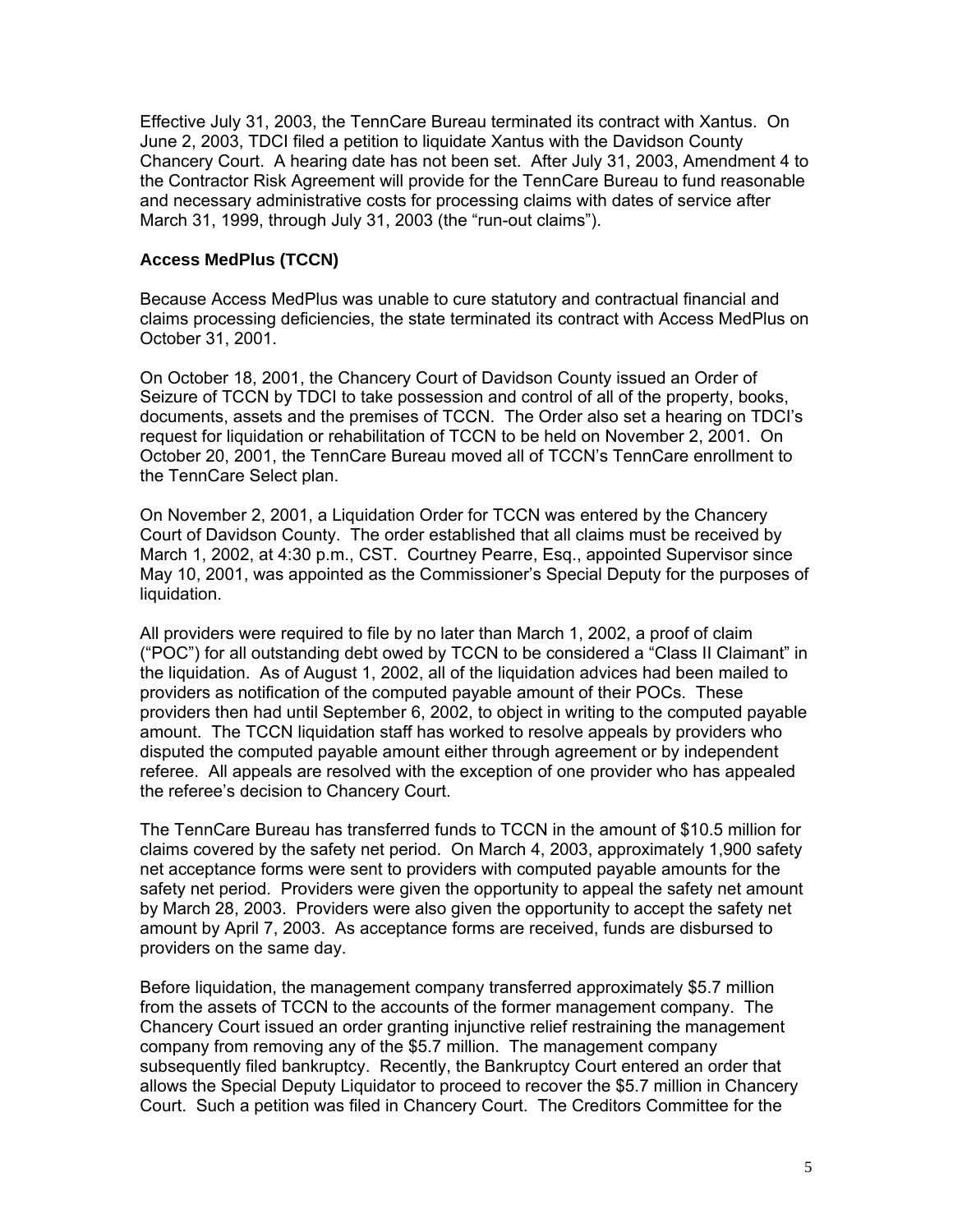management company filed a motion to modify the Bankruptcy Court's order. The Special Deputy Liquidator filed papers in opposition to the Creditors Committee's motion. The hearing in Bankruptcy Court was scheduled for February 11, 2003.

Chancellor Lyle found for the liquidation that the \$5.7 million had been wrongfully transferred from TCCN accounts and that such action created a constructive trust for the funds while in the hands of Access. Chancellor Lyle ordered the \$5.7 million returned to TCCN accounts. Various creditors of Access and the Access bankruptcy estate are seeking an appeal of Chancellor Lyle's ruling in the Tennessee Court of Appeals.

With the resolution of these issues, the Special Deputy Receiver will petition for a distribution of the remaining assets of TCCN.

#### **Universal Care of Tennessee (Universal)**

On September 13, 2002, Universal was placed under the Administrative Supervision of the Commissioner of Commerce and Insurance as a result of the company's financial and claims processing operations problems. On December 31, 2002, Universal was again placed under an Agreed Order of Supervision through June 30, 2003. Under the new order, TennCare Examination Manager John Mattingly replaced TennCare Examiner Paul Greene as the Administrative Supervisor.

At March 31, 2003, Universal reported net worth of \$6,451,709, a deficiency of \$1,216,126 below the statutory net worth requirement. Universal's reported net worth includes a \$54,436,971 receivable from the TennCare Program which the state disputes. As a result, this receivable is considered non-admitted for the purpose of calculating net worth. Universal's adjusted statutory net worth at March 31, 2003, is (\$47,985,262), a statutory net worth deficiency of \$55,653,097 below the net worth requirement.

Under Amendment No. 2 to the Amended and Restated Contractor Risk Agreement, Universal was no longer at risk for medical expenses incurred by its TennCare enrollees effective April 12, 2002.

During the second quarter of 2003, TDCI continued to work closely with Universal to identify and correct claims processing errors. TDCI closely monitored Universal's cash balances, including review and approval of disbursements prior to the release of checks for claims payments. TDCI and Universal developed procedures to facilitate issuing claims payment checks weekly.

TDCI TennCare examiners and contracted consultants were on site during the second quarter to follow up on their previous site visits to assess Universal's claims processing operations.

Pursuant to TDCI's supervision, the division discovered that Universal transferred funds to an affiliate, Universal Care, Inc., of California, without the Administrative Supervisor's approval. Directives issued by the Administrative Supervisor and the Commissioner required that funds held as investments be transferred to a Universal account in a Tennessee bank with the Administrative Supervisor as a cosignatory. Other funds received from the TennCare Program were also transferred to a UCOT bank account in Tennessee with the Administrative Supervisor as a cosignatory. Universal complied with these directives.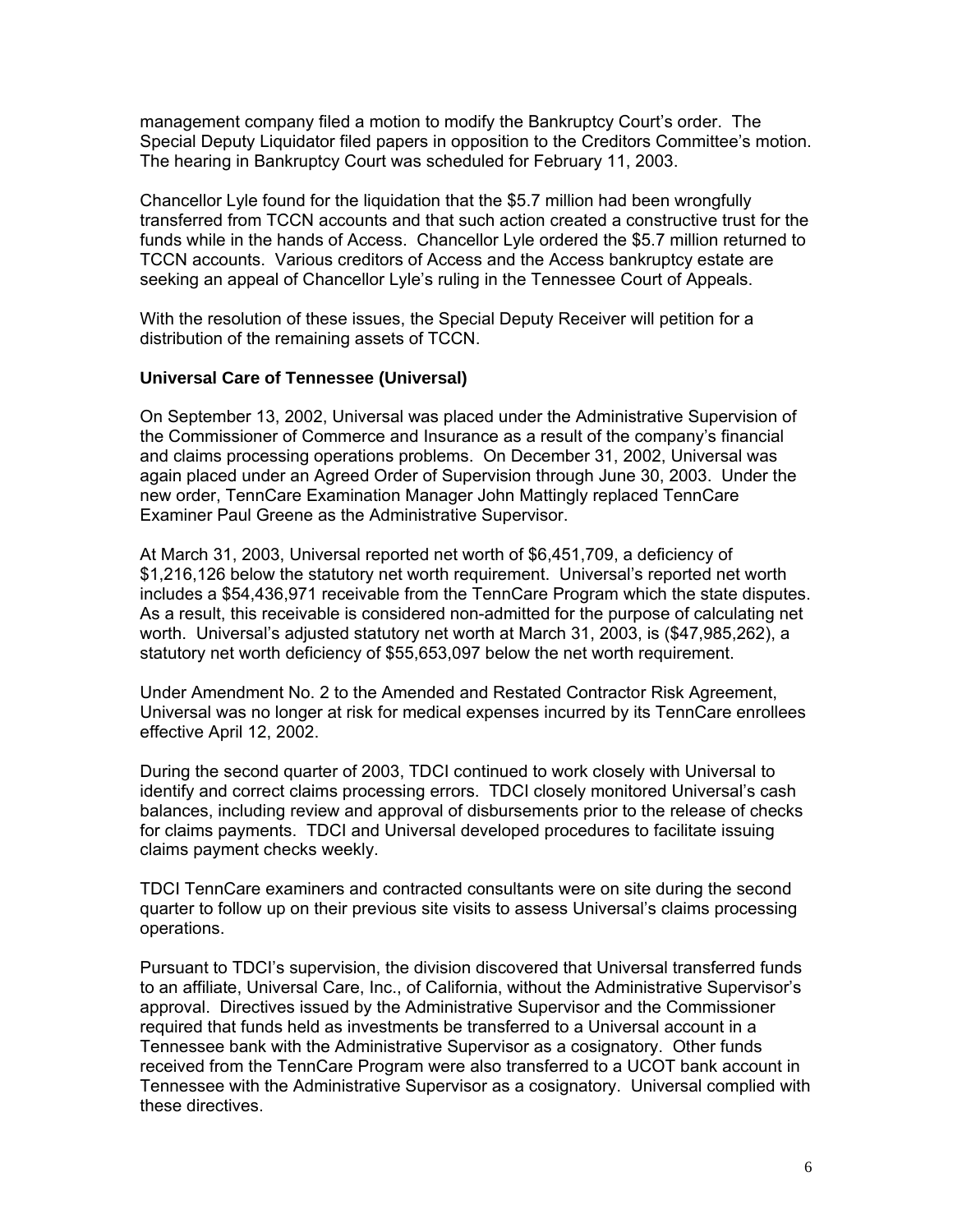On April 2, 2003, the TennCare Bureau notified Universal of its intent to terminate the contractor risk agreement effective June 1, 2003. Universal filed in the United States District Court for Middle Tennessee District an application for a preliminary injunction to stop the cancellation of the contractor risk agreement. On May 30, 2003, Judge Nixon denied Universal's application for a preliminary injunction.

Also on May 30, 2003, Universal filed with the Tennessee Claims Commission a claim of \$75,000,000 against M. D. Goetz as Commissioner of the Tennessee Department of Finance and Administration and Manny Martins, Deputy Commissioner of the Tennessee Department of Finance and Administration, Bureau of TennCare.

TDCI filed a petition to liquidate Universal with the Davidson County Chancery Court on June 5, 2003. Judge McCoy granted the petition and the signed order was received July 2, 2003. Between June 1, 2003, and the liquidation order date of July 2, 2003, Universal continued to process and pay claims for dates of services April 12, 2002, through May 31, 2003.

Mr. Paul Eggers was appointed the Special Deputy Liquidator. Mr. Eggers is currently in the process of securing the remaining assets of Universal and developing procedures for the distribution of assets.

#### **Memphis Managed Care (MMCC)**

TDCI's review of MMCC's March 2002 Medical Loss Ratio Report projected a possible net worth deficiency of \$126,000 at May 31, 2002. On June 12, 2002, TDCI received MMCC's revised plan of corrective action plan, which projected that MMCC would correct its net worth deficiency by December 31, 2003. Because MMCC's underlying assumptions were reasonable, the TennCare Bureau and TDCI approved the plan.

Based upon payments from the TennCare Bureau, MMCC's net worth requirement is \$8,952,071. At December 31, 2002, MMCC reported capital and surplus totaling \$5,146,476, a deficiency of \$3,805,595 below the net worth requirement. At March 31, 2003, however, MMCC reported net worth of \$9,554,550, an excess of \$602,479 above the net worth requirement.

On June 5, 2003, this division notified MMCC that its net worth deficiency had been corrected and that MMCC no longer needed to submit monthly financial statements.

This division approved the release of portions of MMCC's subordinated provider payable to the Regional Medical Center and the UT Medical Group, Inc. On May 30, 2003, and June 25, 2003, the TennCare Division approved the release of \$764,203 and \$1,090,889 respectively.

#### **Tennessee Behavioral Health (TBH)**

TBH was placed under an Order of Administrative Supervision on January 9, 2003, because TBH transferred \$7 million of capital to its parent, Magellan Health Services, Inc., on October 4, 2002, without notifying TDCI and properly disclosing this transfer on its financial statements filed with the division on December 2, 2002.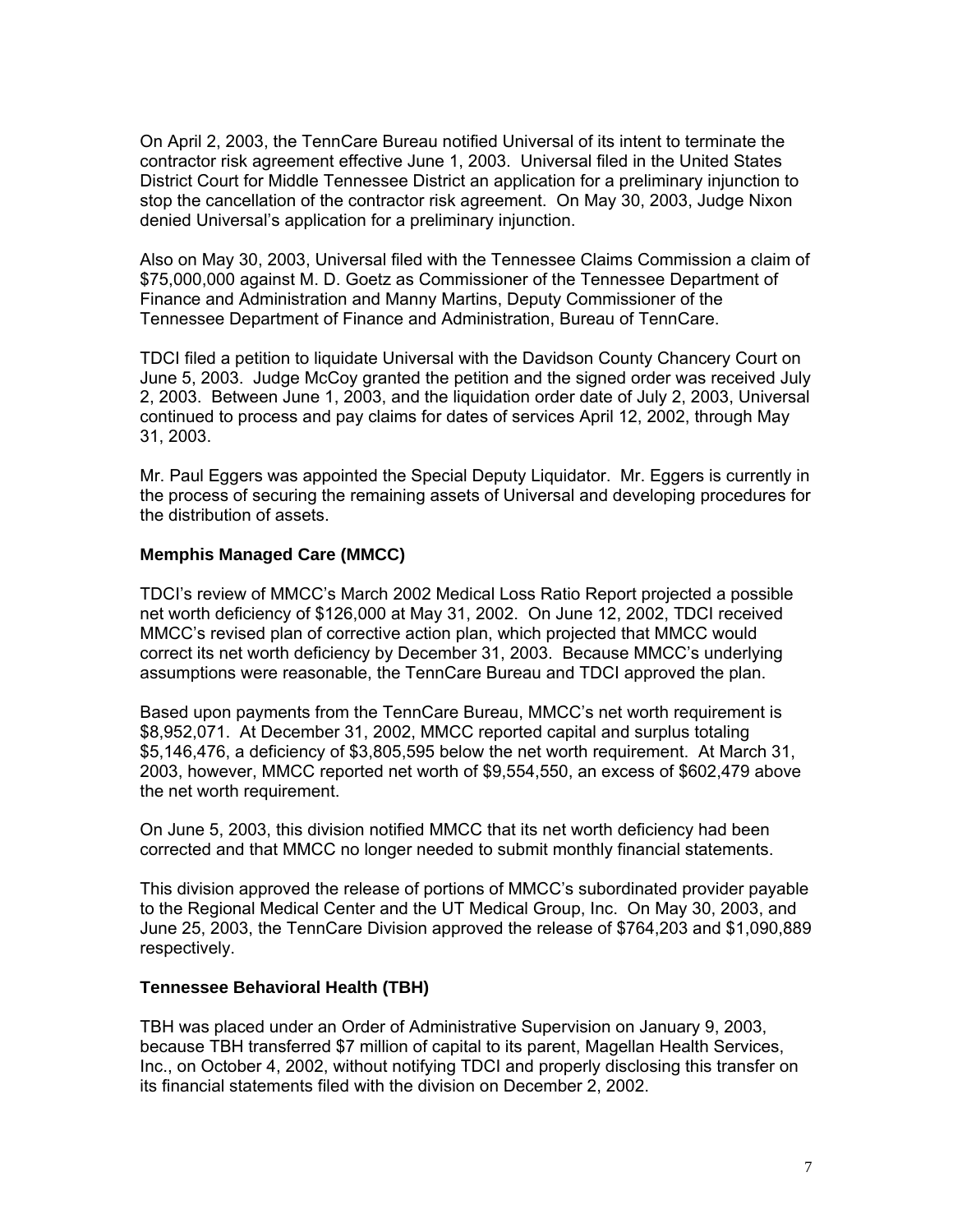During January 2003, TDCI learned that TBH's parent, Magellan Behavioral Health, was entering into a planned Chapter 11 bankruptcy. As a result, TDMHDD and TBH amended the Contractor Risk Agreement to modify the payment process so that beginning February 7, 2003, funds are remitted to TBH as medical reimbursements are determined. On February 11, 2003, the First Amended Agreed Notice of Administrative Supervision was executed. TDCI will continue to approve all disbursements and monitor the progress of the bankruptcy proceedings.

Per the First Amended Agreed Notice of Administrative Supervision, TBH is required to maintain an enhanced net worth \$2 million in excess of statutory requirements. Based on the April 30, 2003, monthly financial statements, TBH did not meet the enhanced net worth requirement by \$1.1 million. On June 4, 2003, TBH satisfactorily corrected the enhanced net worth deficiency by increasing the capital contribution from Magellan Behavioral Health, Inc., through the forgiveness of \$1.5 million receivables due to Magellan from TBH.

#### **Premier Behavioral Systems (Premier)**

Premier Behavioral Systems gave notice to the TennCare Bureau that effective June 30, 2002, it would terminate its contract to deliver behavioral health care services to TennCare enrollees. On July 1, 2002, the TennCare Bureau invoked the first threemonth exigency clause in the contract with Premier. Under the terms of this clause, Premier remained in the TennCare Program until September 30, 2002.

On August 27, 2002, the state invoked the second three-month exigency period described in the Contractor Risk Agreement. Under the terms of Section 6.18.5, Premier continued to provide services to TennCare enrollees through December 31, 2002. By amendment to the contractor risk agreement, the state assumed 100% of Premier's risk for the cost of delivering behavioral health services effective January 1, 2003 and Premier agreed to remain as a TennCare BHO until June 30, 2003.

At December 31, 2002, Premier reported net worth of \$2,311,442, a deficiency of \$5,535,299 below the statutory net worth requirement of \$7,846,741. Therefore, on December 30, 2002, Premier entered into an Agreed Notice of Administrative Supervision with the Department of Commerce and Insurance.

During January 2003, TDCI learned that one of Premier's parents, Premier Holdings, Inc., (a wholly-owned subsidiary of Magellan Health Services) was entering into a planned Chapter 11 bankruptcy. As a result, TDMHDD and Premier amended the Contractor Risk Agreement to modify the payment process so that beginning February 7, 2003, funds are remitted to Premier as medical reimbursements are determined. On February 11, 2003, the First Amended Agreed Notice of Administrative Supervision was executed. On May 12, 2003, the Second Amended Agreed Notice of Administrative Supervision was executed. This agreement extended the administrative supervision through December 31, 2003. Premier has again agreed to remain as a TennCare BHO until December 31, 2003, with the execution of Amendment 5 to the Contractor Risk Agreement. TDCI will continue to approve all disbursements and monitor the progress of the bankruptcy proceedings.

#### **Success of Fraud Detection and Prevention**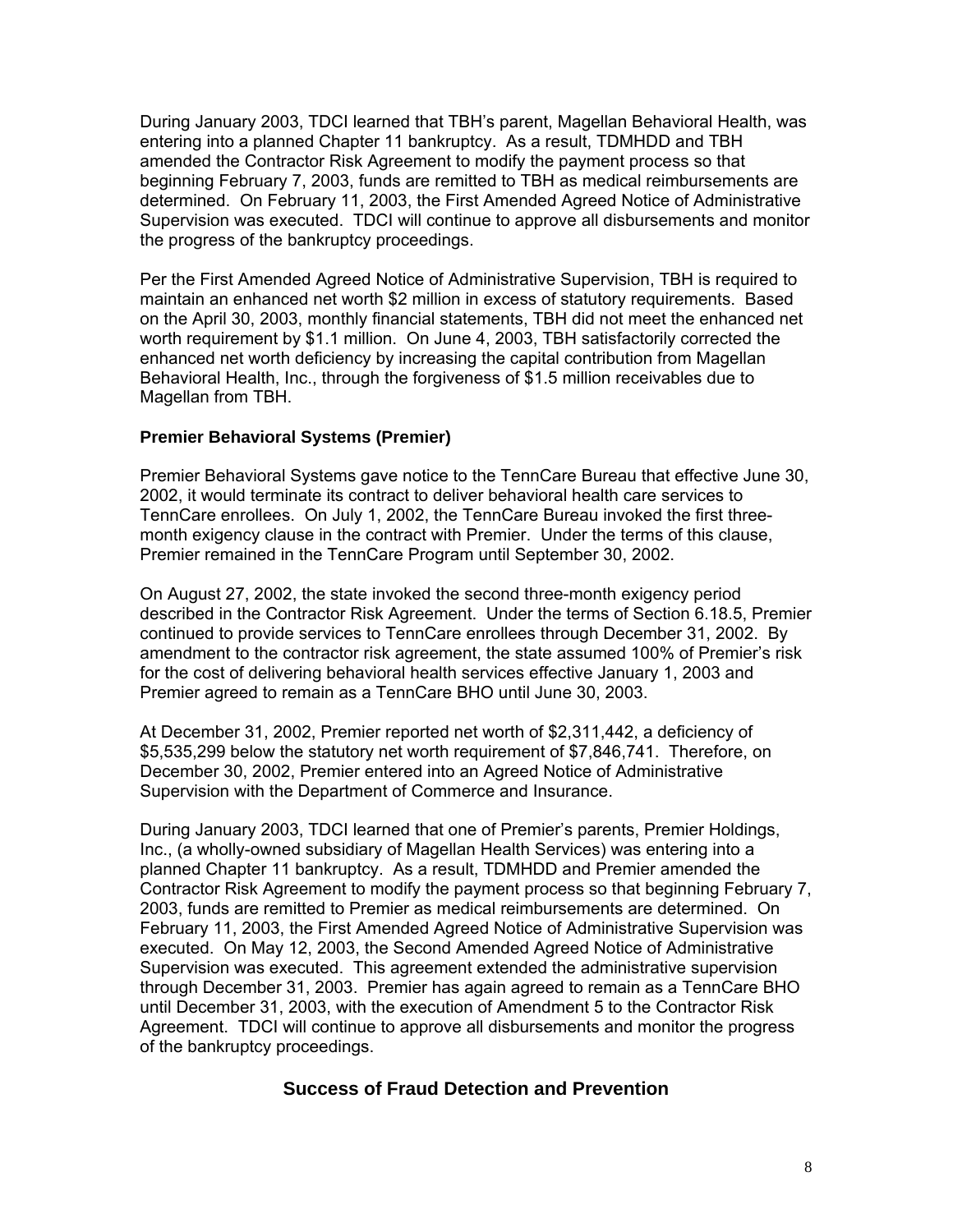- 1. Program Integrity continues to work cases referred by MCC's, local law enforcement, TBI, FBI, state agencies and the general public via Web site, faxes, letters, and phone calls via the hotline. Results of Case Reviewer/Investigators are listed below:
	- A. Summary of Enrollee Cases:

|    |    |    |                                            | <b>QUARTER</b> | YTD    |
|----|----|----|--------------------------------------------|----------------|--------|
|    | а. |    | Cases Closed                               | 5,507          | 21,638 |
|    |    | b. | Recommended Terminations 1,650             |                | 6,485  |
|    |    | C. | <b>TPL Added</b>                           | 143            | 388    |
|    |    | d. | Income Adjusted                            | 16             | 171    |
| В. |    |    | <b>Summary Relating to Provider Cases:</b> |                |        |
|    | а. |    | Cases closed                               | 79             | 184    |
|    | b. |    | Cases referred to TBI (1)                  | 4              | 14     |
|    | c. |    | Cases referred to HRB's                    |                | 3      |
|    |    |    |                                            |                |        |

- (1) TBI/MFCU & HRB's takes the lead in cases once they are referred and Program Integrity continues to assist as requested.
- 2. Overpayments recovered for Nursing Home Recipients called PA68's. These overpayments are directly related to under reporting of recipient income and/or assets.

| Collections | - Quarter Ending 3/31/03 | \$251,541 |
|-------------|--------------------------|-----------|
| Collections | - Year to Date           | \$965,830 |

 Note: These collections resulted from joint efforts of Program Integrity, TennCare Fiscal Service and DHS.

- 3. Program Integrity is continuing to reach out to the District Attorneys and local law<br>enforcement agencies across the state to solicit their help and support in enforcement agencies across the state to solicit their prosecuting recipients who commit fraud against the T ennCare Program. This outreach has been effective, as evidenced by an increase in referrals to PIU b y various Drug Task Forces.
	- $\Box$  Forty-six cases have been referred this quarter
	- □ Year to date
		- o There have been 4 prosecution s for drug diversion , and currently there are 4 additional recipien ts who have been indicted by the grand jury for drug diversion
		- o Also have 4 recipients that have been indicted on fraud charges. living out of state and obtaining Ten nCare charges, living out of state and obtaining Ten fraudulently.
		- o 45 cases currently under investigation by Dru g Task Force Units for drug diversion.
- 5. This unit provided training/networking with the following organizations during this quarter:
	- a. Vanderbilt Cancer Center
	- b. Medicare Senior Patrol Knoxville Unit
	- c. MCC's Annual Seminar relating to fraud and abuse
	- d. Kiwanis Club- Nashville South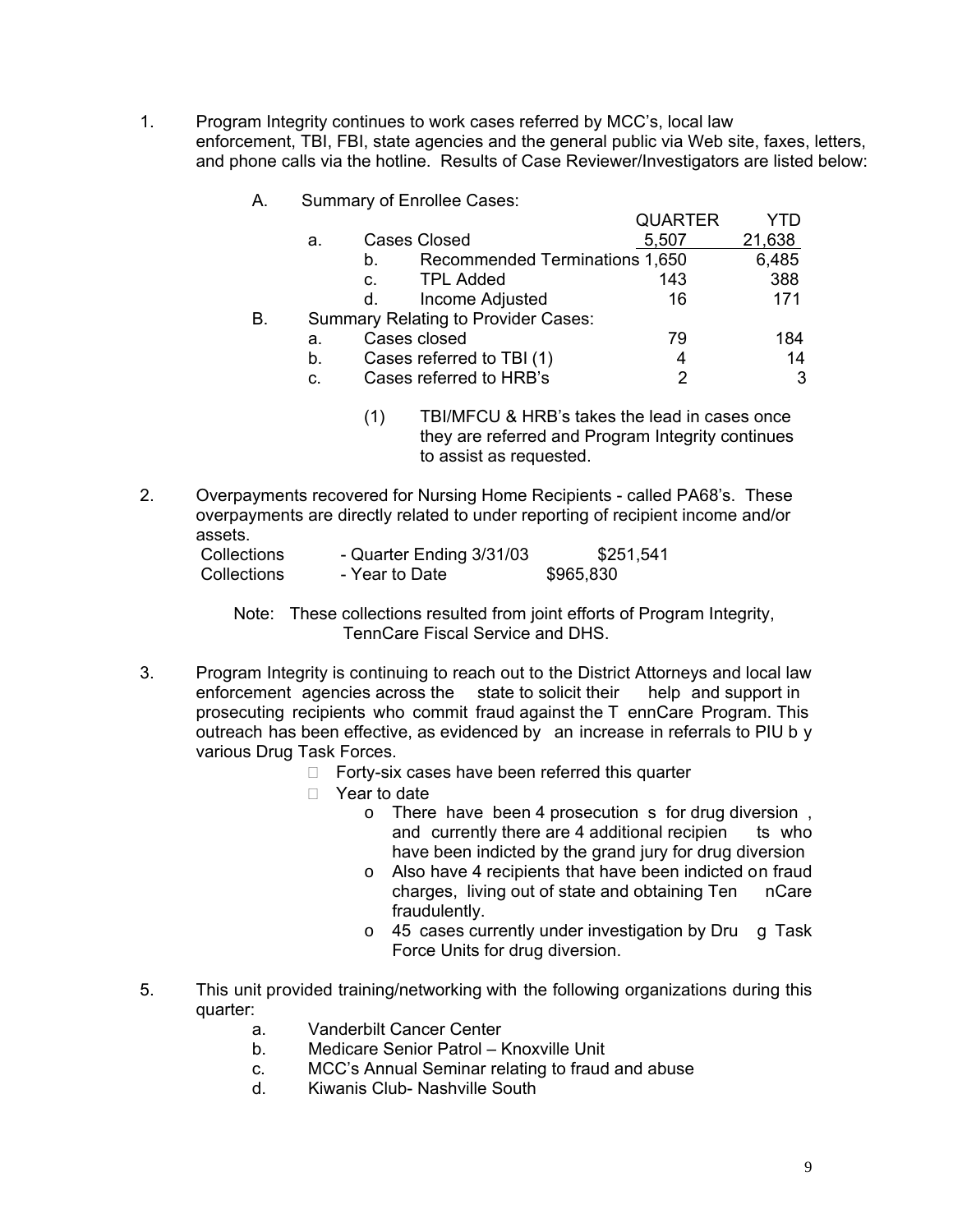- e. TBI- Drug Enforcement Unit Cookeville
- f. Long Term Care Advisory Council
- e. Nashville Bar-Probate Attorneys
- g. TBI- Drug Enforcement Unit- Knoxville
- 6. Estate Recovery Legislation was passed and went into effect on 8-29-02 relating to Medicaid recipients who are 55 years of age or older and the program has paid for long term care . Th is program has b een moved from the Long Term Care Unit to Program In tegrity. Attorneys, executors, and/o r responsible parties must now o btain a release from th e state prior to the estate being probated. Program Integrity Unit is receiving between 40 and 50 release requests per work day.

| а.             | Cases open - Claims filed/pending          |             |
|----------------|--------------------------------------------|-------------|
|                | $\Box$ FQE 6/30/03                         | 317         |
|                | $\Box$ FYE 6/30/03                         | 688         |
| b <sub>1</sub> | Collections for the Quarter Ending 6/30/03 | \$1,480,941 |
| C.             | Collections fiscal year ending 6/30/03     | 3,077,516   |

- 7. Collections of premiums due to recipient's failure to report accurate income to the TennCare Program.
	- a. Collections year to date  $$30,301$
- 8. Staff continue to work with the contractor, EDS, to develo p the best fraud and abuse software system in the nation. This new Te nnCare Management Information System (TCMIS) will allow Pr ogram Integrity to initiate proactive measures for identifying fraud and abuse within the Tenn Care system. Program Integrity will be able to identify outliers for both providers a nd recipients. The ability to create ad hoc reports will g reatly improve the speed and efficie ncies of the investigations. Targeted queries will be ge nerated on a routine ba sis; these queries have been developed to identify potential fraudulent claims submission. The goal b ehind these reports an d queries is to promote improve d work efficiencies, terminate individuals who are no longer eligible for T ennCare benefits and prosecute individuals who have violated the federal and/or state laws.
- 9. Plans for next quarter:
	- a. Continue to improve working relations, networking and exchange of information with ot her state, federal and local government agencies.
	- b. Continue to provide training and assistance to th e MCC staff who have the responsibility to focus on fraud and abuse violations.
	- c. Continue to improve and expand our collabor ation efforts with federal agencies, in particular Medicare Public Safeguard Contractors, TRICARE, and DHHS-OIG.
	- d. Implement a match between TennCare and Department of Health, Vital Statistics to help identify TennCare recipients who, on date of death, were 55 years of age or older, and who had received nursing home benefits. This process will be utili zed by our Estate